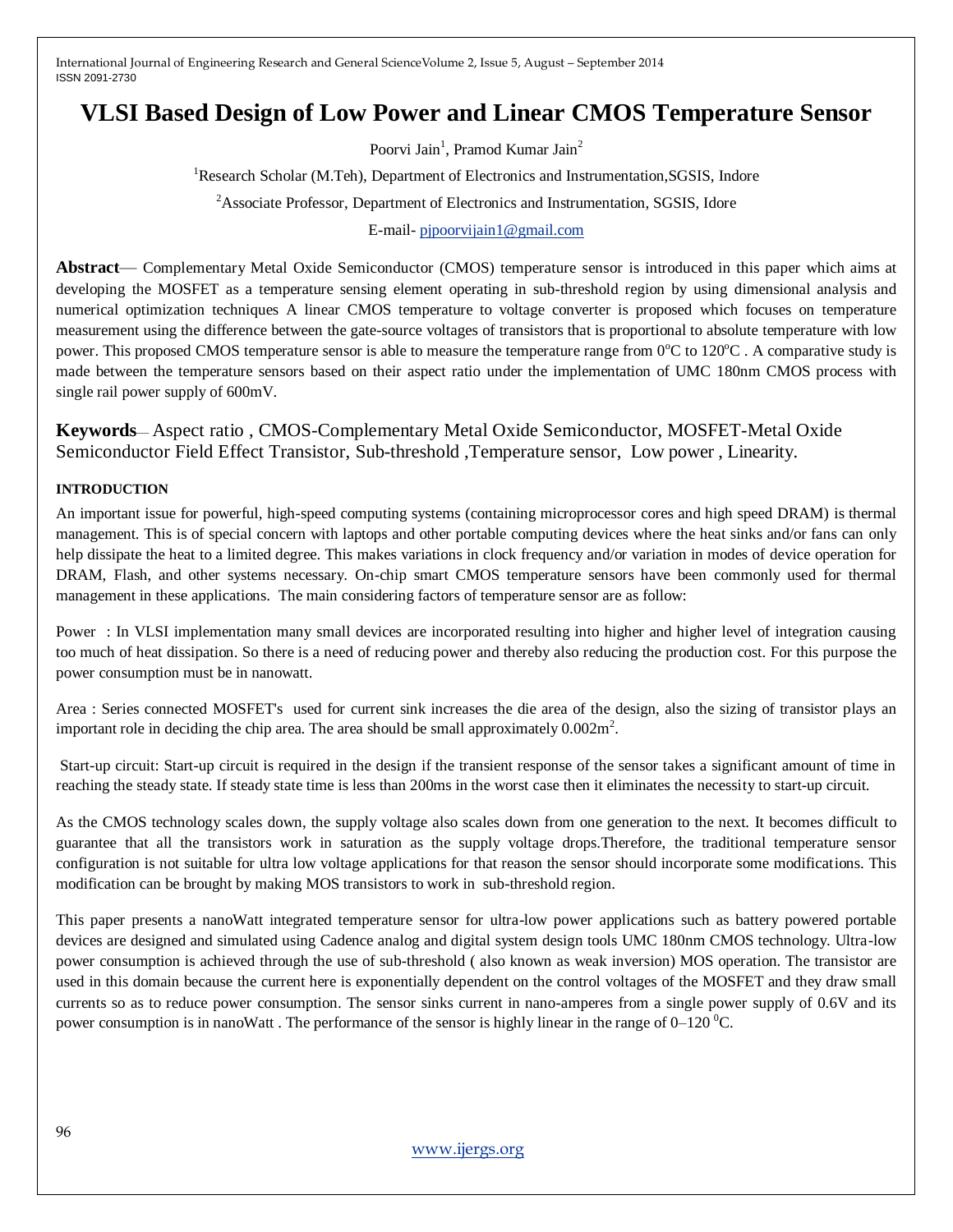## **PROPOSED SCHEME**

The proposed CMOS temperature sensor as shown in Fig 1 consists of main three blocks:



Fig 1. Circuit diagram of CMOS temperature sensor

*(i) Current source sub-circuit:* Analog circuits incorporate current references which are self biasing circuit . Such references are dc quantities that exhibit little dependence on supply and process parameters and a well defined dependence on the

*(ii) Temperature variable sub-circuit:* The temperature variable sub-circuit consists of three couples of serially connected transistors operating in sub-threshold region. It accepts current through PMOS current mirrors current mirror which gives a replica ( if necessary, attenuated or amplified ) of a bias or a signal current and produces an output voltage proportional to temperature.

*(iii) One point calibration sub-circuit:* Calibration consists of determining the indication or output of a temperature sensor with respect to that of a standard at a sufficient number of known temperatures so that, with acceptable means of interpolation, the indication or output of the sensor will be known over the entire temperature range of use. After packaging, the sensor is calibrated by measuring its die temperature at reference point using on-chip calibration transistors.

## **METHODOLOGY**

The sub-threshold drain current  $I_D$  of a MOSFET is an exponential function of the gate-source voltage  $V_{GS}$  and the drain source voltage  $V_{DS}$ , and given by[8]:

$$
I_D = K I_0 exp\left(\frac{v_{GS} - v_{TH}}{\eta v_T}\right) \times 1 - exp\left(\frac{-v_{DS}}{v_T}\right),\tag{1}
$$

Where

$$
I_0 = \mu C_{OX} (\eta - 1) \times V_{T}^2
$$
 (2)

and K is the aspect ratio (=W/L) of the transistor,  $\mu$  is the carrier mobility, C<sub>OX</sub> is the gate-oxide capacitance, V<sub>T</sub> is the thermal voltage  $V_{TH}$  is the threshold voltage of a MOSFET, and  $\eta$  is the sub-threshold slope factor.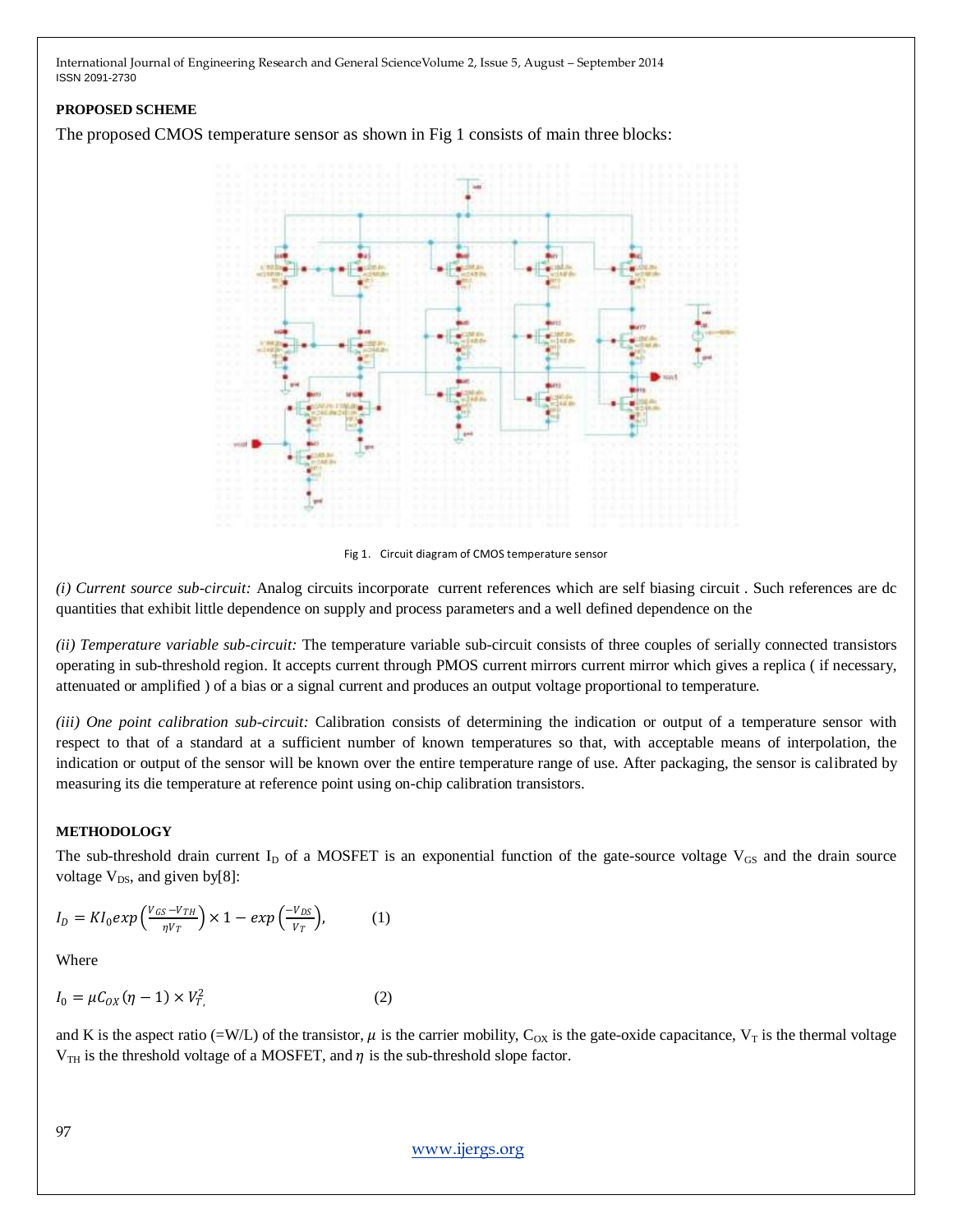In the current-source sub-circuit, gate-source voltage  $V_{GS9}$  is equal to the sum of gate-source voltage  $V_{GS8}$  and drain source voltage  $V_{DS10}$ :

$$
V_{GS9} = V_{DS10} + V_{GS8} \tag{3}
$$

 $V_{DS10} = V_{GS9} - V_{GS8} = \eta V_T \ln\left(\frac{K_8}{K_8}\right)$  $\mathcal{V}_{K_9}$  (4)

 $M_{10}$  is operated in the sub-threshold region, so trans-conductance  $G_{DS10}$  is obtained by using Eqs. (1) and (4)

$$
G_{DS10} = \frac{\partial I_{DS10}}{\partial V_{DS10}} = \frac{K_{10}I_0}{V_T} \exp\left(\frac{V_m - V_{TH10}}{\eta V_T} - \frac{V_{DS10}}{V_T}\right) \tag{5}
$$

 $I = V_{DS10} \times G_{DS10}$ 

$$
= \eta K_1 I_0 \left(\frac{K_9}{K_8}\right)^{\eta} \left( \ln \left(\frac{K_8}{K_9}\right) \right) \exp \left(\frac{V_m - V_{TH10}}{\eta V_T}\right) \tag{6}
$$

As  $M_{10}$  operates in sub-threshold region (V<sub>m</sub> - V<sub>TH10</sub><0), I is increased by temperature, so the highest power consumption is in the upper temperature limit .Choosing the maximum current is a tradeoff between power consumption and linearity that can be obtained by simulation. In the temperature variable sub-circuit, as  $M_5$ ,  $M_6$ ,  $M_{15}$ ,  $M_{12}$ ,  $M_{16}$ ,  $M_{17}$  are in sub-threshold region, the relation between gate to source voltage and MOS current is equal to Eq. (4). According to Fig.1, currents of  $M_5$ ,  $M_{12}$ ,  $M_{16}$ ,  $M_{17}$  are I and currents of  $M_6$ and  $M<sub>15</sub>$  are 3I and 2I. The transistor sizes in our design are simple having the same aspect ratio.

$$
V_{OUT} = V_{GS6} - V_{GS5} + V_{GS15} - V_{GS12} + V_{GS16} - V_{GS17} (7)
$$

By using Eq. (4) with regard to currents of MOSFETs,output voltage is given by:

$$
V_{OUT} = \eta V_T \ In \left(\frac{I_{D6}I_{D15}I_{D16}K_5K_{12}K_{17}}{I_{D5}I_{D12}I_{D17}K_6K_{15}K_{16}}\right) + \Delta V_{TH} \tag{8}
$$

By replacing the currents of transistors, output voltage is obtained by:

$$
V_{OUT} = \eta V_T \, ln\left(\frac{6K_5K_{12}K_{17}}{K_6K_{15}K_{16}}\right) + \Delta V_{TH} \tag{9}
$$

By combination of Eqs. (7) and (9) output voltage can be obtained:

$$
V_{OUT} = \frac{\eta K_B T}{q} \ln \left( \frac{6K_5 K_{12} K_{17}}{K_6 K_{15} K_{16}} \right) + \Delta V_{TH0} = A \times T + B \quad (10)
$$

where T is absolute temperature, A and B are temperature independent constants. Eq.  $(10)$  shows a linear relationship between absolute temperature and output voltage as depicted in Fig 3. Based on aspect ratio (W/L), temperature sensor is designed into two ways:

*(i) Temperature sensor based on designed W/L ratio* : In this design all the MOS transistors used in the circuit diagram are of different width and length. By using large length transistors  $(L_{M6-11} >> L_{min})$  the sensitivity to the geometric variations can be minimized and an accurate temperature coefficient is expected. Large transistors also help to reduce the impact on threshold voltage due to random doping fluctuations. Different values of W/L ratio for corresponding MOS transistors is given in the Table I.

*(ii) Temperature sensor based on minimum W/L ratio* : In this design all the MOS transistors used in the circuit diagram are of same width and length. By minimum technology parameter it indicates that width(W) of transistor is 240nm and length(L) of transistor is 180nm. So the equation (10) becomes  $V_{OUT} = \frac{\eta K_B T}{q}$  $\frac{G_B I}{q} In(6) + \Delta V_{TH0} = A \times T + B.$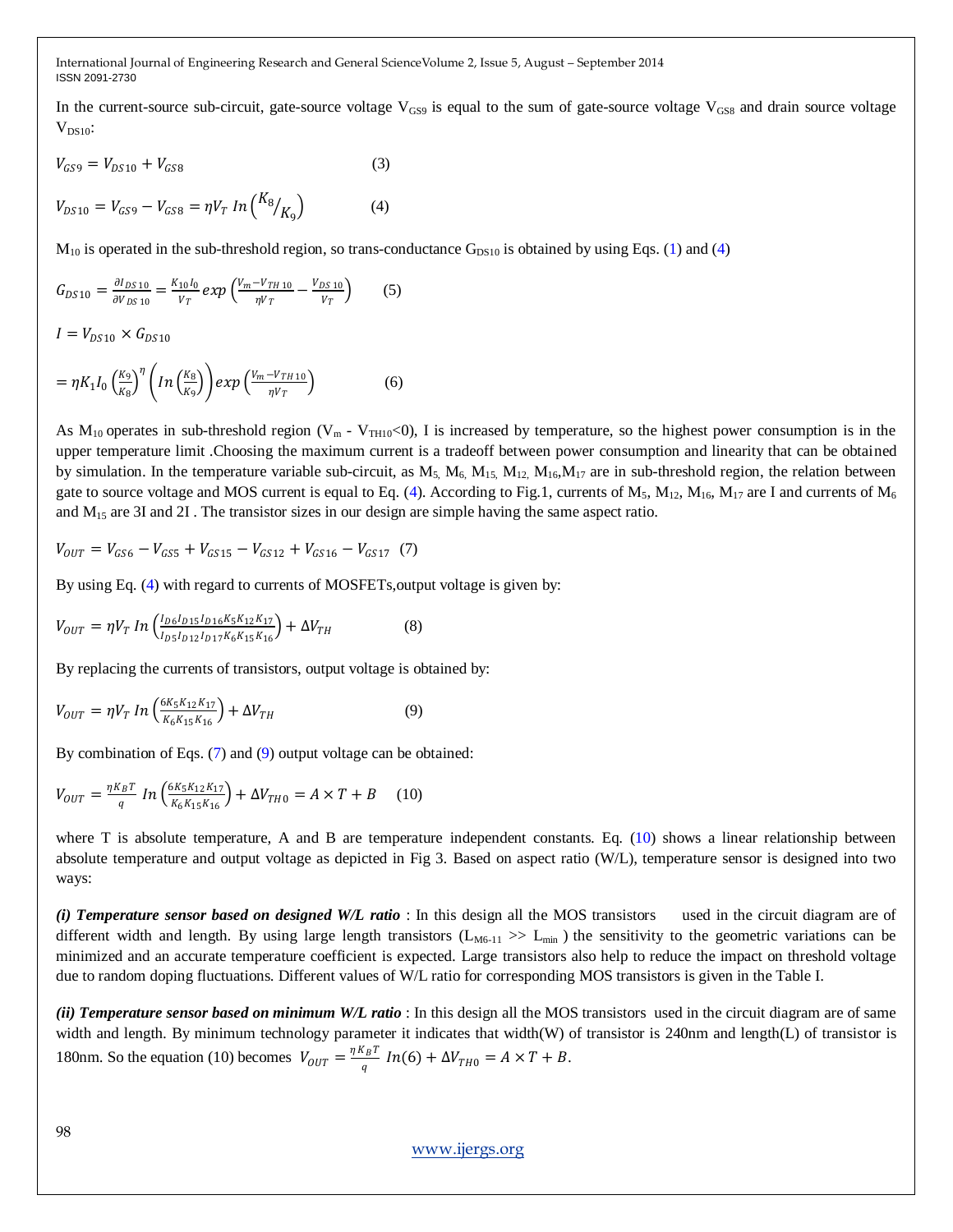#### Table I Size of transistors

| <b>Transistor</b>     | $W/L$ ( $\mu$ m/ $\mu$ m) |
|-----------------------|---------------------------|
|                       |                           |
| $M_1$                 | $1 \times (1.5/20)$       |
| $M_2$                 | $10 \times (3/3)$         |
| $M_3$                 | $4 \times (3/3)$          |
| $M_6, M_8, M_{10}$    | $1 \times (1/3)$          |
| $M_7$                 | $3 \times (3/3)$          |
| $M_9$                 | $4 \times (3/3)$          |
| $M_{11}$              | $28 \times (3/3)$         |
| $M_4, M_5, M_{12-14}$ | $1 \times (3/10)$         |
| $M_{C1}$ , $M_{C2}$   | $1 \times (1/20)$         |



Fig 2.The linear relationship of output voltage and temperature of a Fig 3. The linear relationship of output voltage and temperature

of a temperature Sensor based on designed W/L Temperature Sensor based on minimum W/L .

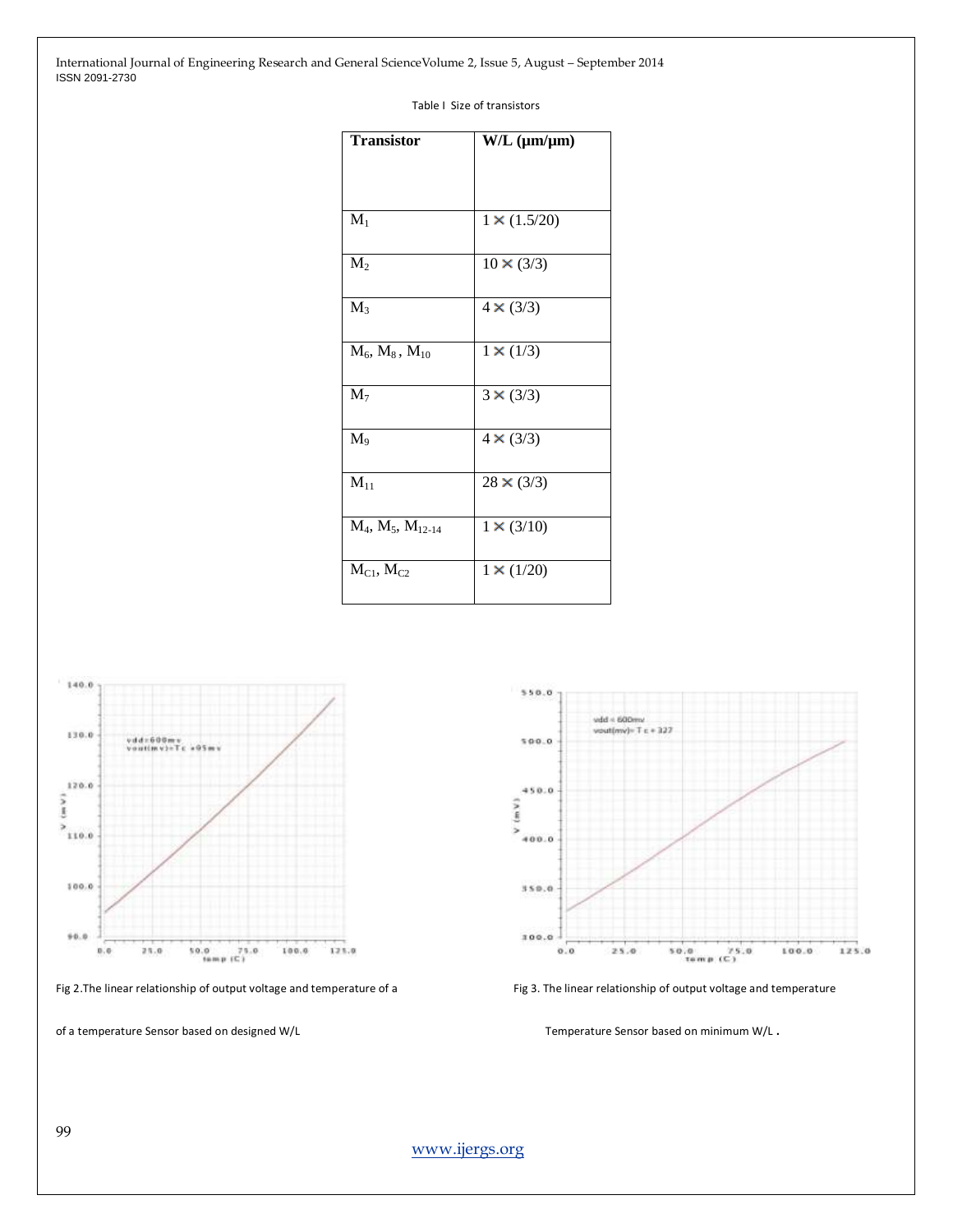



Fig 6. Power versus temperature graph for Temperature Sensor Fig 7. Power versus temperature graph for Temperature Sensor based on designed W/L based on minimum W/L



Sink current versus temperature graph for minimum W/L sensor Fig 5. Sink current versus temperature graph for designed W/L sensor

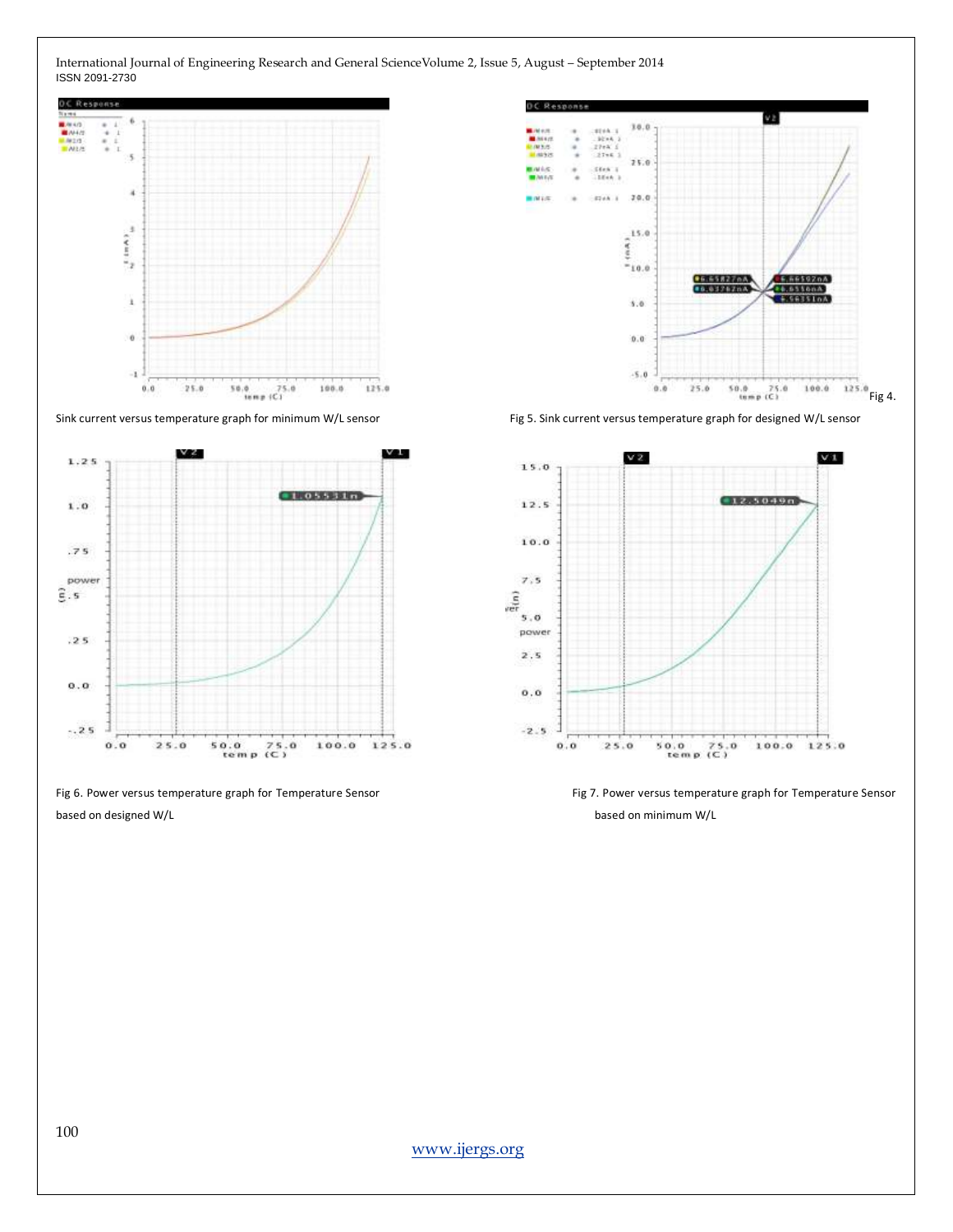

Fig 8. Transient response of designed W/L sensor at temperature  $17^0C$ 

Table II Comparison of temperature sensor with previous works



C  $\hbox{\large\it C}$  Fig 9. Transient response of minimum W/L sensor at temperature 17<sup>0</sup>C

| <b>Sensor</b>                | <b>Power supply</b> | Power cons. | Temp. range          | <b>Inaccuracy</b>       | <b>Process</b>    |
|------------------------------|---------------------|-------------|----------------------|-------------------------|-------------------|
| $[1]$                        | 0.5, 1 V            | 119nW       | $-10-30$ °C          | $-0.8$ to $+1$ °C       | 180 nm CMOS       |
| $[2]$                        |                     | 38.5 µW     | $\qquad \qquad -$    | $\pm 2$ °C              | 65 nm CMOS        |
| $[3]$                        | $2.7 - 5.5$ V       | 429 µW      | $-50-125$ °C         | $\pm 0.5$ °C            | $0.5 \mu m$ CMOS  |
| $[4]$                        | 1 <sub>V</sub>      | 220 nW      | $0-100$ $^{\circ}$ C | $-1.6$ to $+3$ °C       | 180 nm CMOS       |
| $[5]$                        | $3.0 - 3.8$ V       | $10 \mu W$  | $0 - 100$ °C         | $-0.7$ to $+0.9$ °C     | $0.35 \mu m$ CMOS |
| [6]                          | 1 <sub>V</sub>      | $25 \mu W$  | +50-125 $^{\circ}$ C | -1 to +0.8 $^{\circ}$ C | 90 nm CMOS        |
| $[7]$                        | —                   | 8.6 µW      | $-55-125$ °C         | $\pm 0.4$ °C            | 160 nm CMOS       |
| [8]                          | $0.6 - 2.5$ V       | 7nW         | $+10-120$ °C         | $\pm 2$ °C              | 180 nm CMOS       |
| [This work]<br>designed W/L] | $0.6 - 2.5$ V       | 12.5nW      | $0 - 120$ °C         | $\pm 3$ °C              | 180 nm CMOS       |
| [This work minimum W/L]      | $0.6 - 2.5$ V       | 1.05nW      | $0 - 120$ °C         | $\pm 6 - 7$ °C          | 180 nm CMOS       |

## **SIMULATION RESULTS AND DISCUSSION**

A linear temperature sensor that incorporates semiconductor devices and is capable of high accuracy over a very wide temperature range, such that the voltage drop varies approximately linearly in negative or positive dependence on temperature. The linear relationship of output voltage and temperature at a supply voltage of 600mV is shown in Fig 2 and Fig 3.Temperature Sensor based on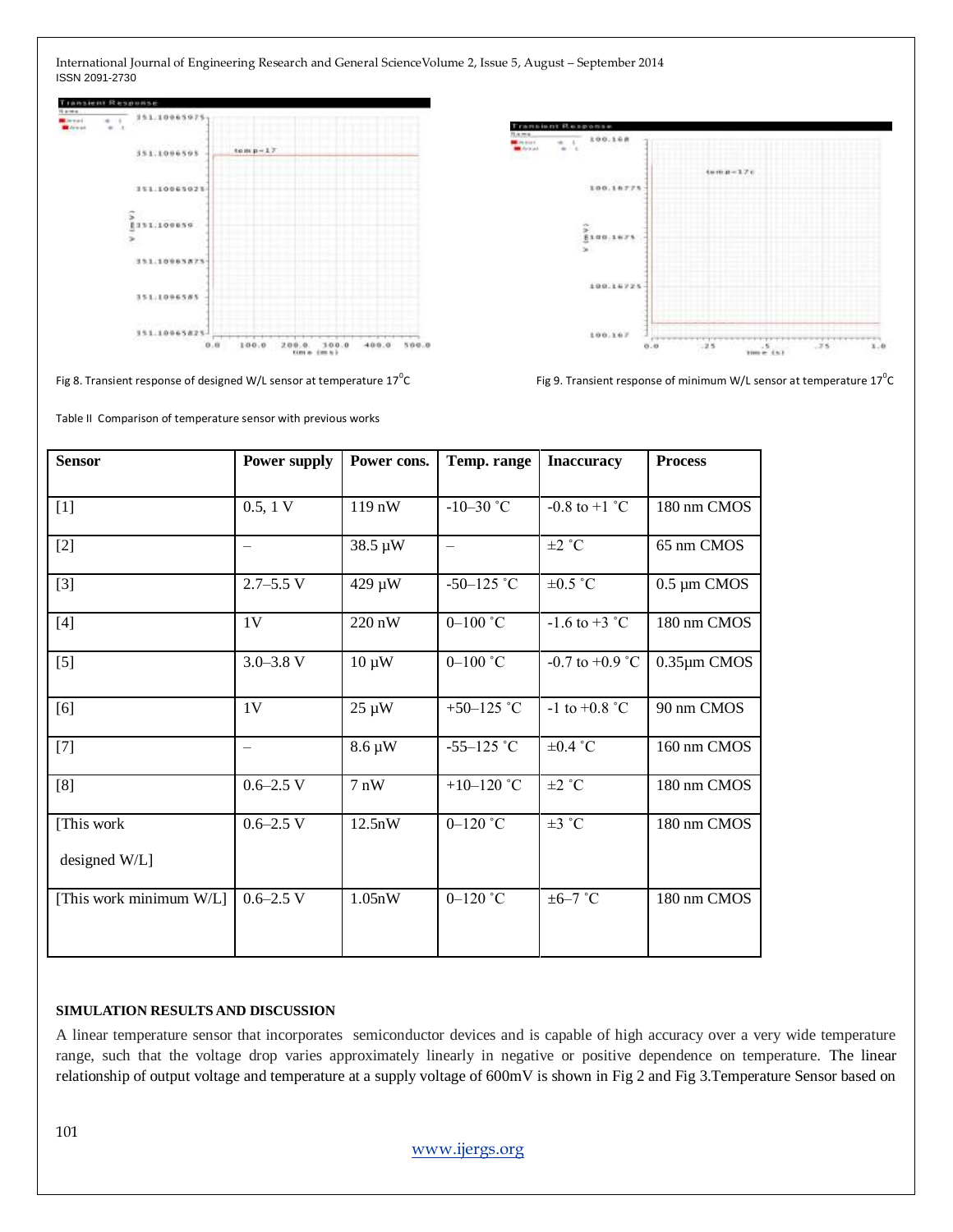designed W/L sinks upto 28nA from a wide range of temperature with a  $V_{DD}$  of 600mV is given in Fig 5. As sink current is exponentially increasing with temperature its power consumption also increases. The overall power consumption is more of this temperature design as compared to temperature sensor based on minimum W/L ratio as shown in Fig 4.As the temperature is increased power consumed by the sensor also increases. The power consumption is of merely  $12.5$ nW at  $120^{\circ}$ C is shown in Fig 7. The power consumed is more by this sensor as compared to temperature sensor based on minimum W/L given in Fig 6.At temperature of  $15^{\circ}$ C sustained oscillations are obtained in case of designed aspect ratio temperature sensor, at temperature of  $17^{\circ}$ C smooth response is obtained spontaneously shown in Fig 8 and further on increasing the temperature oscillations are dominant. This proves temperature of 17<sup>0</sup>C is the best temperature for transient response. In case of minimum aspect ratio temperature of 17<sup>0</sup>C is the suitable temperature for transient response given in the Fig 9. The transient response of temperature sensor based on designed W/L is more practically realizable ( similar to unit step response ) as compared to temperature sensor based on minimum W/L .

## **CONCLUSION**

This research investigate an ultra low power temperature sensor. Tables II and III shows the comparison between the designed sensor with previous works and its performance summary. As the oscillations were profound in the transient response of the temperature sensor, this can be eliminated by using Proportional Integral Derivative controller based on IMC approach so as to get smooth steady state response at a particular temperature. This transient response is helpful in determining the need of start-up circuit. It is required that if steady state time is less than 200ms then there is no need of start -up circuit. As a result, the temperature sensor based on two approaches of aspect ratio are significantly important according to their performances in relative desired characteristics. The layout area of the sensor is shown in the Fig 10 and Fig 11. From area and power point of view temperature sensor based on minimum aspect ratio is preferred whereas considering linearity, temperature error inaccuracy and transient response temperature sensor based on designed aspect ratio is dominant.

Table III Performance Summary

| Parameter                         | temperature sensor based on | temperature sensor based on |  |
|-----------------------------------|-----------------------------|-----------------------------|--|
|                                   | designed W/L                | minimum W/L                 |  |
|                                   | Value                       | Value                       |  |
| Power Supply                      | $0.6 - 2.5V$                | $0.6 - 2.5V$                |  |
| <b>Power Consumption</b>          | 12.5nW @ $120^{\circ}$ C,   | 1.05nW @ $120^{\circ}$ C,   |  |
|                                   | $V_{DD} = 0.6V$             | $V_{DD} = 0.6V$             |  |
| Circuit area                      | $0.0076$ mm <sup>2</sup>    | $0.00013$ mm <sup>2</sup>   |  |
| Inaccuracy versus temperature     | $3^{0}C$                    | $6-7$ <sup>o</sup> C        |  |
| Inaccuracy versus V <sub>DD</sub> | $0.52^{\circ}$ C/V          | $0.47^{\circ}$ C/V          |  |
| Sensitivity                       | $1.41$ mV/ $^{\circ}$ C     | $0.354$ mV/ $^0$ C          |  |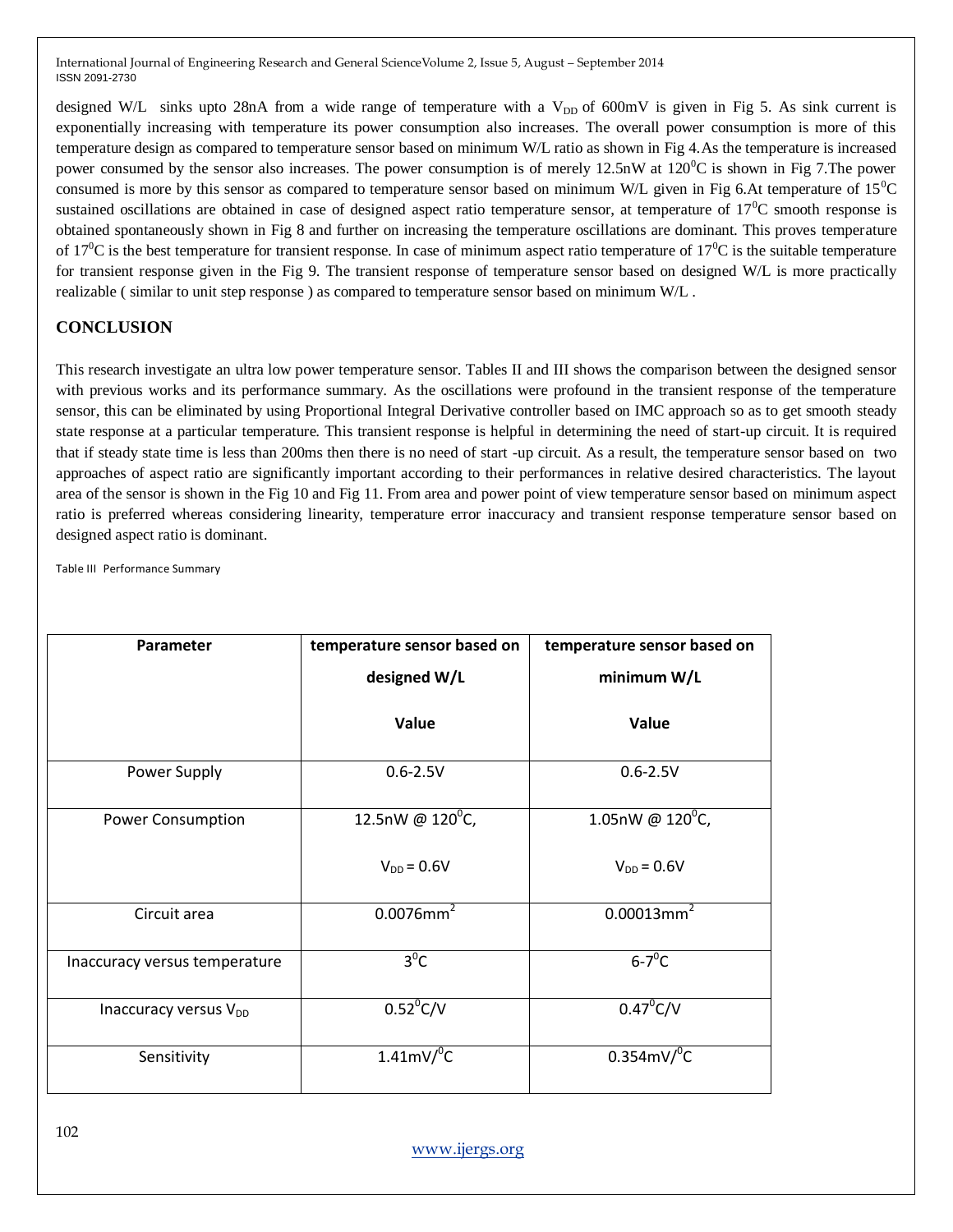| Transient response | Stable at 17 <sup>°</sup> C          | Sustained oscillations          |
|--------------------|--------------------------------------|---------------------------------|
|                    |                                      |                                 |
|                    |                                      |                                 |
| Sink current       | 28nA @ 120°C,                        | 5nA @ $120^{\circ}$ C,          |
|                    |                                      |                                 |
|                    |                                      |                                 |
|                    | $V_{DD} = 0.6V$                      | $V_{DD}$ = 0.6V                 |
|                    |                                      |                                 |
|                    |                                      |                                 |
| Transconductance   | 5.005 nA/V @ $25^{\circ}$ C,         | 0.815 nA/V @ 25 <sup>°</sup> C, |
|                    |                                      |                                 |
|                    |                                      |                                 |
|                    | $V_{DD} = 0.6V$                      | $V_{DD}$ = 0.6V                 |
|                    |                                      |                                 |
|                    |                                      |                                 |
| Transresistance    | 22.7 M $\Omega$ @ 25 <sup>°</sup> C, | 416.6 MΩ @ 25 <sup>0</sup> C,   |
|                    |                                      |                                 |
|                    |                                      |                                 |
|                    | $V_{DD} = 0.6V$                      | $V_{DD} = 0.6V$                 |
|                    |                                      |                                 |
|                    |                                      |                                 |
|                    |                                      |                                 |



aspect ratio and the state of the state of the state on minimum aspect ratio and the state on minimum aspect ratio



Fig 10. The layout of CMOS temperature sensor based Fig 11. The layout of CMOS temperature sensor based on designed

## **REFERENCES:**

- [1] Law, M. K., Bermak, A., & Luong, H. C. A. Sub-µW embedded CMOS temperature sensor for RFID food monitoring application. IEEE Journal of Solid-State Circuits, 45(6), 1246–1255, (2010)
- [2] Intel Pentium D Processor 900 Sequence and Intel Pentium Processor Extreme Edition 955 Datasheet. On 65 nm Process in the 775-Land LGA Package and Supporting Intel Extended Memory 64 Technology, and Supporting Intel Virtualization Technology, Intel Corp., Document 310306-002,(2006).
- [3] Pertijs, M. A. P., Niederkorn, A., Xu, M., McKillop, B., Bakker, A., & Huijsing, J. H. A CMOS smart temperature sensor with a 3 $\sigma$  inaccuracy of 0.5 °C from -50 to 120 °C. IEEE Journal of Solid-State Circuits, 40(2), 454–461. (2005).

103